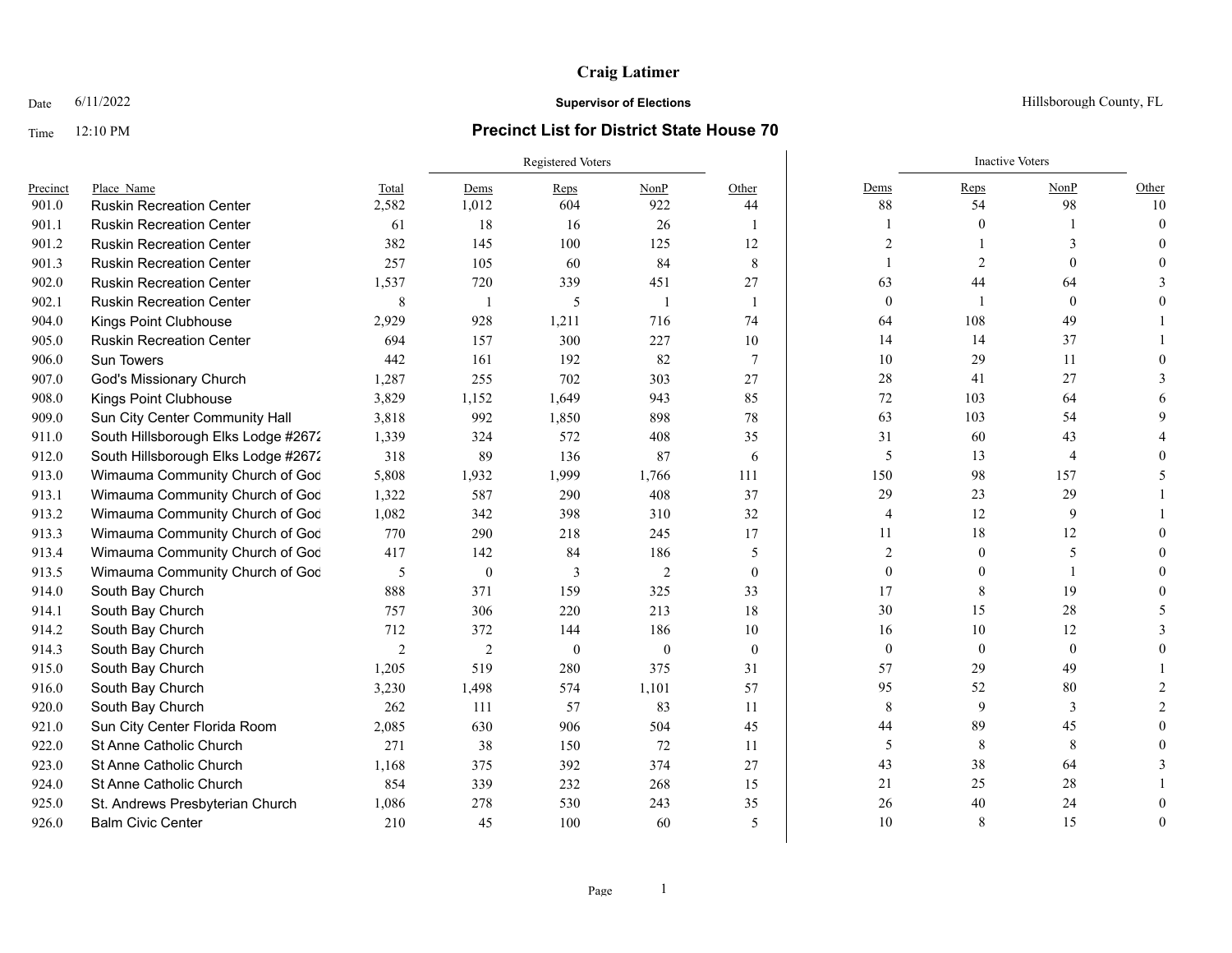## **Craig Latimer**

## Time 12:10 PM **Precinct List for District State House 70**

|          |                                      |                | Registered Voters |                |                |                |                | <b>Inactive Voters</b> |                          |          |
|----------|--------------------------------------|----------------|-------------------|----------------|----------------|----------------|----------------|------------------------|--------------------------|----------|
| Precinct | Place Name                           | Total          | Dems              | Reps           | NonP           | Other          | Dems           | Reps                   | NonP                     | Other    |
| 927.0    | Freedom Plaza                        | 577            | 153               | 314            | 106            | $\overline{4}$ | 8              | 20                     | 6                        | $\Omega$ |
| 928.0    | Chulavista Landings                  | 831            | 205               | 356            | 245            | 25             | 22             | 32                     | 27                       |          |
| 929.0    | <b>Trinity Baptist Church</b>        | 3,771          | 1,015             | 1,823          | 850            | 83             | 76             | 139                    | 69                       |          |
| 930.0    | <b>Waterset Clubhouse</b>            | 2,162          | 750               | 678            | 680            | 54             | 82             | 66                     | 90                       |          |
| 931.0    | Calvary Lutheran Church              | 1,015          | 308               | 412            | 275            | 20             | 20             | 33                     | 27                       |          |
| 931.1    | Calvary Lutheran Church              | $\theta$       | $\mathbf{0}$      | $\mathbf{0}$   | $\mathbf{0}$   | $\overline{0}$ | $\mathbf{0}$   | $\mathbf{0}$           | $\theta$                 |          |
| 932.0    | Calvary Lutheran Church              | 3,275          | 1,451             | 696            | 1,058          | 70             | 142            | 74                     | 160                      |          |
| 932.1    | Calvary Lutheran Church              | 1,491          | 620               | 343            | 496            | 32             | 57             | 48                     | 53                       |          |
| 932.2    | Calvary Lutheran Church              | 549            | 238               | 104            | 198            | 9              | 18             | 12                     | 20                       |          |
| 932.3    | Calvary Lutheran Church              | 514            | 198               | 111            | 193            | 12             | 10             | 7                      | 10                       |          |
| 932.4    | Calvary Lutheran Church              | $\overline{c}$ | $\overline{1}$    | $\mathbf{0}$   | $\overline{1}$ | $\theta$       | $\mathbf{0}$   |                        | $\mathbf{0}$             |          |
| 933.0    | Calvary Lutheran Church              | 1,252          | 358               | 477            | 376            | 41             | 8              |                        | 10                       |          |
| 933.1    | Calvary Lutheran Church              | 364            | 140               | 103            | 111            | 10             |                |                        | $\overline{2}$           |          |
| 933.2    | Calvary Lutheran Church              | 325            | 82                | 155            | 82             | 6              | 7              |                        | 8                        |          |
| 934.0    | <b>Waterset Clubhouse</b>            | 2,789          | 795               | 1,110          | 800            | 84             | 48             | 78                     | 97                       |          |
| 935.0    | St Anne Catholic Church              | 2,075          | 503               | 895            | 637            | 40             | 55             | 67                     | 80                       |          |
| 935.1    | St Anne Catholic Church              | 713            | 271               | 186            | 236            | 20             | $\overline{4}$ | $7\phantom{.0}$        | 5                        |          |
| 936.0    | St Anne Catholic Church              | 2,214          | 409               | 1,239          | 509            | 57             | 44             | 73                     | 54                       |          |
| 937.0    | Apollo Beach Recreation Center       | 2,718          | 518               | 1,497          | 648            | 55             | 42             | 98                     | 65                       |          |
| 939.0    | Apollo Beach Campus of Bell Shoals   | 3,640          | 949               | 1,618          | 987            | 86             | 94             | 132                    | 104                      |          |
| 939.1    | Apollo Beach Campus of Bell Shoals   | $\overline{2}$ | $\mathbf{0}$      | 2              | $\mathbf{0}$   | $\theta$       | $\mathbf{0}$   | $\mathbf{0}$           | $\mathbf{0}$             |          |
| 941.0    | Apollo Beach Recreation Center       | 1,729          | 285               | 942            | 453            | 49             | 37             | 69                     | 43                       |          |
| 942.2    | <b>Gardenville Recreation Center</b> |                | $\mathbf{0}$      | $\overline{1}$ | $\theta$       | $\theta$       | $\mathbf{0}$   | $\mathbf{0}$           | $\theta$                 |          |
| 944.0    | South Shore United Methodist Churcl  | 1.056          | 442               | 277            | 309            | 28             | 24             | 11                     | 16                       |          |
| 944.1    | South Shore United Methodist Churcl  | 1,910          | 770               | 495            | 611            | 34             | 73             | 46                     | 62                       |          |
| 944.2    | South Shore United Methodist Churcl  | 1,166          | 455               | 356            | 323            | 32             | 30             | 26                     | 27                       |          |
| 944.3    | South Shore United Methodist Churcl  | 658            | 308               | 129            | 207            | 14             | 13             | 9                      | 9                        |          |
| 944.4    | South Shore United Methodist Churcl  | 1,577          | 641               | 396            | 485            | 55             | $30\,$         | 21                     | 19                       |          |
| 948.0    | Chulavista Landings                  | 1,206          | 313               | 442            | 424            | 27             | 31             | 34                     | 42                       |          |
| 948.1    | Chulavista Landings                  | 454            | 222               | 75             | 142            | 15             | 11             | 13                     | 10                       |          |
| 958.0    | South Shore United Methodist Churcl  | 2,425          | 988               | 573            | 814            | 50             | 96             | 56                     | 66                       |          |
| 977.0    | Calvary Lutheran Church              | 23             | 6                 | 6              | 10             | $\overline{1}$ | $\overline{4}$ |                        | $\overline{\phantom{0}}$ |          |
| 984.0    | <b>Trinity Baptist Church</b>        | 3,381          | 1,519             | 634            | 1,149          | 79             | 98             | 73                     | 96                       |          |

Date  $6/11/2022$  Hillsborough County, FL